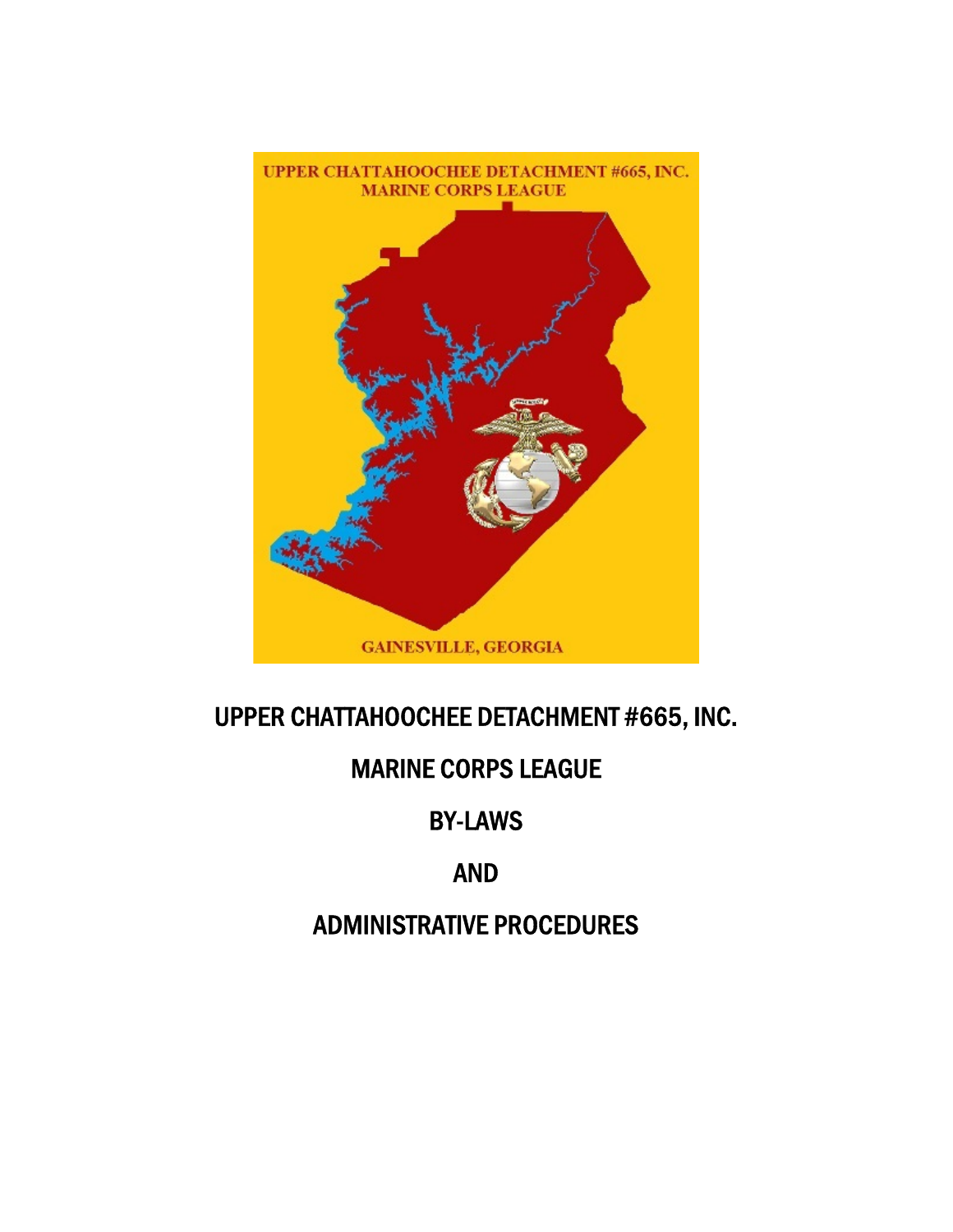#### By-Laws

#### Upper Chattahoochee Detachment #665, Inc.

Marine Corps League

Gainesville, Ga.

#### Article I - Name

Section 1. The name of this organization shall be Upper Chattahoochee Detachment #665, Inc. Marine Corps League. This Detachment is a subordinate unit of Marine Corps League National Headquarters, Merrifield, Virginia 22116-3070, and is also a subordinate unit of the Department of Georgia, Marine Corps League. Marine Corps League National Headquarters is a duly qualified tax-exempt entity pursuant to the provisions of the Internal Revenue Code, Section  $501(c)(4)$ .

#### Article II - Purpose and Nature

Section 1. The objectives and purposes of this Detachment are:

- To preserve the traditions and to promote the interests of the United States Marine Corps;
- To band those who are now serving in the United States Marine Corps, eligible FMF Corpsmen, and those who have been honorably discharged from the United States Marine Corps, together in fellowship that they may effectively promote the ideals of American freedom and democracy;
- To help fit its members for duties of citizenship and to encourage them to serve as ably as Citizens as they have served our Nation under arms;
- To hold sacred the history and memory of the men and women who have given their lives to the Nation;
- To foster love for the principles which they have supported by blood and valor since the founding of the Republic;
- To maintain true allegiance to American institutions;
- To create a bond of comradeship between those in the service and those who have returned to civilian life;
- To aid voluntarily and to render assistance to all Marines and FMF Corpsmen, uniformed and civilian as well as their spouses, widows, orphans and parents;
- To perpetuate the history of the United States Marine Corps, and by fitting acts to observe the anniversaries of historical occasions of particular interest to Marines.

Section 2. The Detachment is not organized and shall not be operated for pecuniary gain or profit. No part of the property of the corporation and no part of its net earnings shall inure to the benefit of or be distributable to any trustee, member or other private individual. The Detachment shall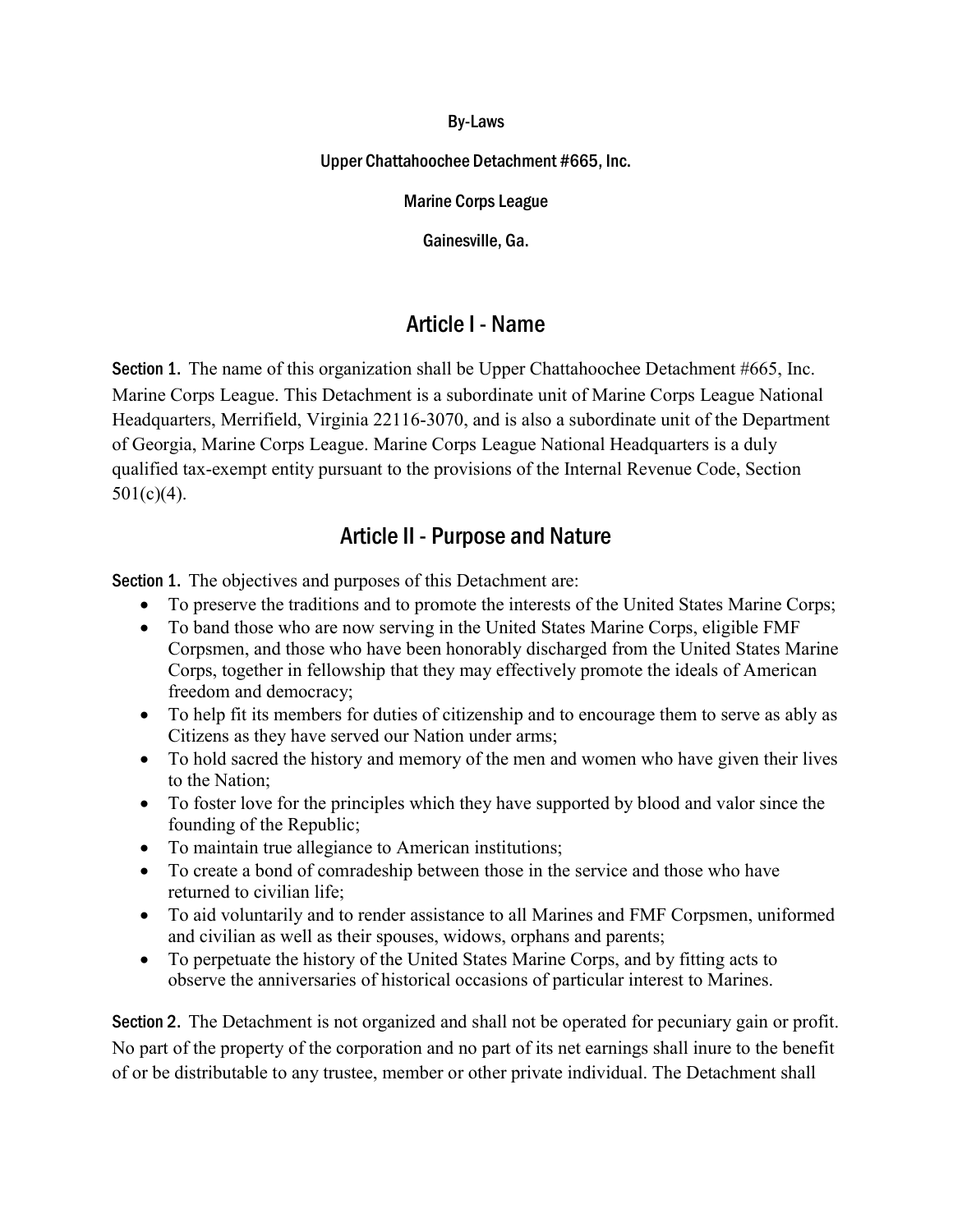never be authorized to engage in a regular business of a kind ordinarily carried on for profit or in any other activity except in furtherance of the purposes for which the Detachment is organized.

Section 3. No substantial part of the activities of the Detachment shall consist of attempting to legislation, by propaganda or otherwise. The Detachment shall not participate or intervene in (including the publishing or distribution of statements) any political campaign on behalf of or in opposition to any candidate for public office.

Section 4. These Detachment by-laws are to conform to the by-laws, administrative procedures, regulations and policies of the Marine Corps League and Department of Georgia, Marine Corps League. Any by-law subsequently determined by the Department of Georgia or National Headquarters Marine Corps League to be inconsistent with said by-law, administrative procedures, regulations or policies shall be null and void.

## Article III - Membership

Section 1. Membership in this Detachment cannot be denied on the basis of race, religion, sex, creed, or national origin, as long as all other membership requirements are met.

Section 2. Any person who otherwise conforms to the requisites as to eligibility prescribes in the National By-laws shall be eligible to become a member of this Detachment.

Section 3. Dues are necessary to provide the foundation of the Detachment's fiscal program. A portion of dues collected is submitted to the Department and National organizations to support their operations. The remainder is kept in the Detachment's treasury. The amount of dues to be paid shall never be less than what is required by National and the Department. The specific amount shall be set by the Board of Trustees and ratified by the general membership. Members who wish the Board to consider specific amounts for dues may request a hearing before the Board at any regular meeting of the Board. The Board may decide to the request under consideration, or immediately refer it to the general membership for approval.

### Article IV - Officers

Section 1. The organization of the Detachment shall be as follows:

Board of Trustees. The Board of Trustees shall be comprised of the officers of the Detachment, plus the Junior Past Commandant. It may include non-members who are prominent citizens known for their good judgment and executive expertise. Such nonmembers may be invited to sit on the Board by approval of a simple majority of elected officers. At no time will the number of such non-members exceed one-third.

Executive Staff. The Executive Staff shall be comprised of the elected officers listed in Section 2 of this Article.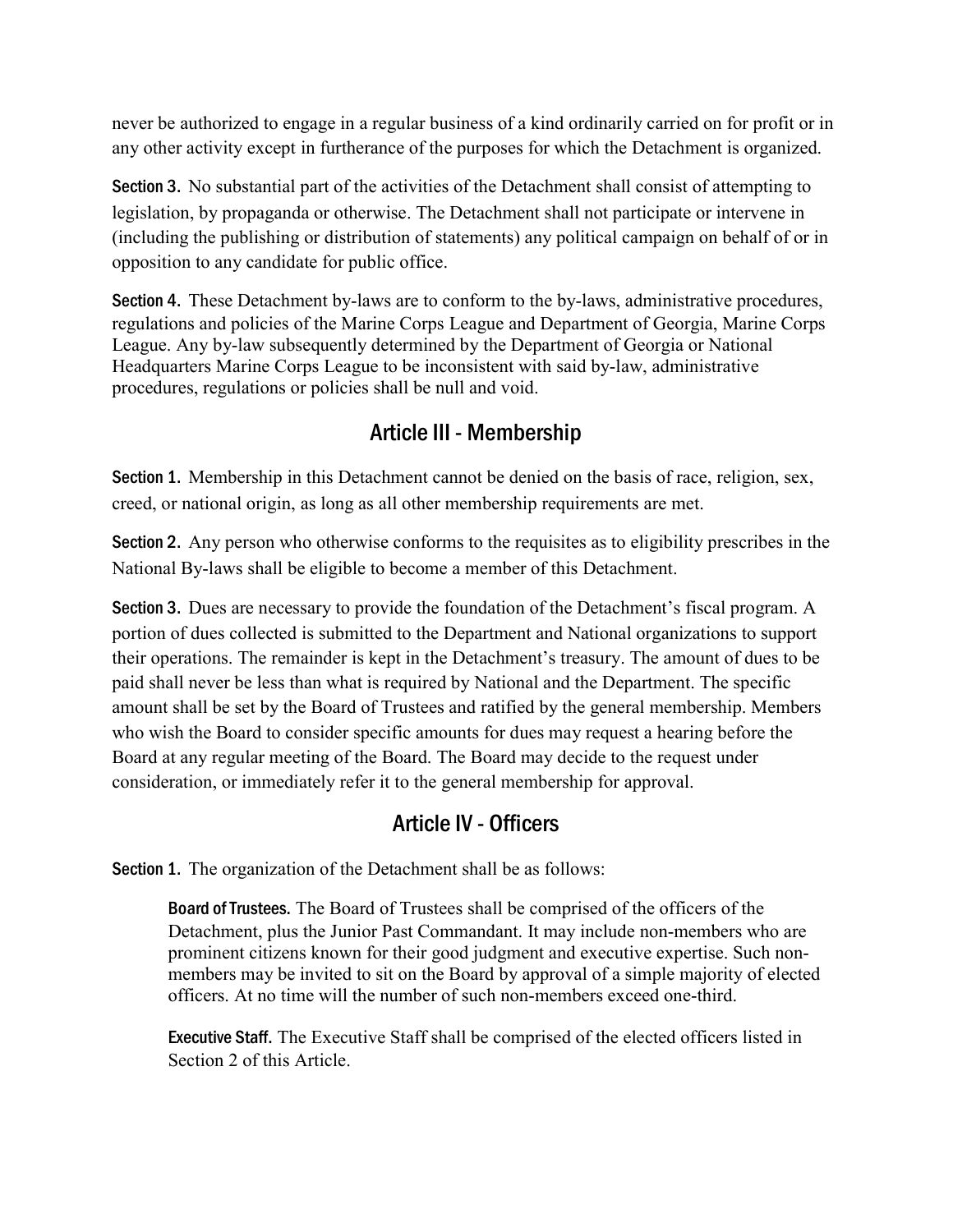Special Staff. The Special Staff shall be comprised of those appointed officers and committee chairpersons who are appointed by the Commandant, ratified by the Board of Trustees, and whose responsibilities are limited by purpose or duration to particular event, objectives or scope. This includes project officers and special events chairpersons. The Special Staff members serve at the pleasure of the Commandant and their term shall expire at the end of the Commandant's term.

#### Section 2.

Elected Officers. Commandant, Senior Vice-Commandant, Junior Vice Commandant, and Judge Advocate. Elected offices of the Detachment must be held by Regular (Marine or FMF Corpsman) members in good standing within the Detachment.

Appointed Officers. Adjutant, Paymaster, Sergeant-at-Arms, Chaplin and such other officers as the Commandant shall deem necessary to serve the Detachment. Appointed Officers serve at the pleasure of the Commandant.

Section 3. The basic duties of Detachment officers are summarized below, and set forth in the National By-Laws. Based on Detachment objectives and programs, these duties may be modified or expanded upon.

Commandant: Presiding officer at membership, officer, and other meetings; the key leadership position of the Detachment; Chief Executive Officer (CEO ) of the Detachment, and Chairman of the Board of Trustees; chief Detachment representative in public relations; responsible for formulating and developing programs; appoints appropriate committees for carrying on Detachment business; responsible for fiscal stability and procedures; Signer on Detachment checking accounts (bonded by MCL National); abides by the by-laws and policies of the Marine Corps League.

Senior Vice-Commandant: Assists and supports the Commandant; chairs committees as requested by the Commandant; presides in absence of the Commandant; candidate for office of Commandant at expiration of terms if wishes.

Junior Vice-Commandant: Chairman of membership (recruiting and retention) programs; works on, or presides at committees designated by Commandant; presides in absence of Senior Vice-Commandant and Commandant.

Judge Advocate: Legal counsel of the Detachment; render opinions based on policies, bylaws, or precedents of the Detachment; advise on by-laws and policies of the Marine Corps League; assure that Detachment abides by the by-laws of the Detachment and Department.

Junior Past Commandant: The immediate past Commandant of the Detachment; May serve as a member of the elected Board of Trustees; provides bridge in turnover of administrative functions; assists incumbent Commandant and officers as directed by the Commandant.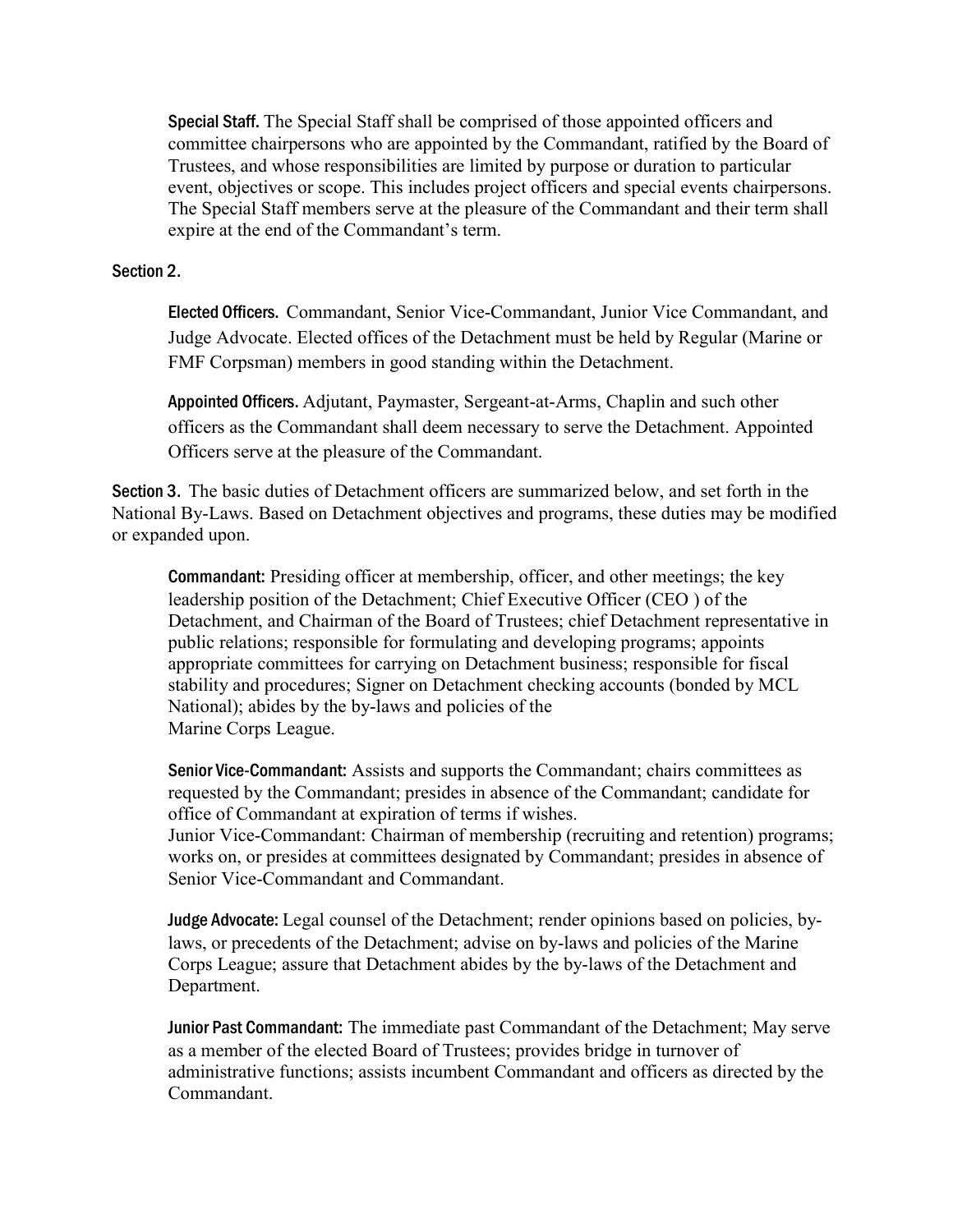Adjutant: Keep accurate minutes of meetings; prepare and transcribe minutes for permanent record of the Detachment; prepare and assist in preparation of correspondence and bulletins in conjunction with Commandants and officers; maintains Detachment records, including membership; post official notices; make reports at meetings; assure that resolutions are maintained as corporate records; sends communications from the Commandant and Trustees to the membership; provides notice of meetings to the membership and media.

Paymaster: Keep accurate fiscal records; responsible for banking and financial accounts; signer on fiscal and banking documents (bonded by MCL National); Maintains Detachment financial records; Pays authorized bills and assures legitimacy of funds disbursed through budget and/or Board of Trustees approval; makes fiscal and financial reports at meetings; receives dues and forwards dues transmittals; abides by procedures of Detachment, Department and National.

Sergeant-At-Arms: Set up meeting rooms; present the Colors/lead "Pledge of Allegiance"; maintain order at meetings; respond to instructions from the Commandant; admit members in good standing or appropriate parties as directed; abide by the ritual of office.

Chaplain: Performs duties of a spiritual nature; visits sick members/families and sends appropriate cards; sends cards of sympathy in event of death of family member or member's family; provide invocations and services as required; perform duties as requested by the Commandant; abide by the ritual of office.

## Article V - Election of Officers

Section 1. The term of office is defined as one year, beginning with installation at the first regular meeting of each anniversary year, usually in April and ending upon installation of new officers the following year. The Commandant, Senior Vice-Commandant, Junior Vice-Commandant and Judge Advocate shall be limited to serving no more than two consecutive terms in the same office.

Section 2. Annually, in January, the Board shall appoint a Nominations Chairperson, usually the Chaplain, who may then select members to serve on the Committee. This Committee shall seek out the best qualified members to fill elected positions, beginning with the position of Commandant, and prepare recommendations for appointed positions. The resulting slate of candidates shall be presented to the general membership at the regular meeting in March, at which time nominations for any elected office may be made from the floor. Elections will take place at the regular meeting in April. Upon receipt, seconding and approval of a proper motion, nominations will close and the election will proceed. The Sergeant-at-Arms will secure the quarters when the nominations procedure commences. All nominees must be present at the March or April meeting to verbally accept or decline the nomination. Those unable to be present may accept the nomination in writing by submitting a letter indicating their willingness to serve. Such letters are to be submitted to the Nominations Chairperson or the Adjutant either by hand, U.S. Mail, or email. In the event of a contested election (two or more candidates for any one office), the Nominations Chairperson or their designee will allot each candidate a set amount of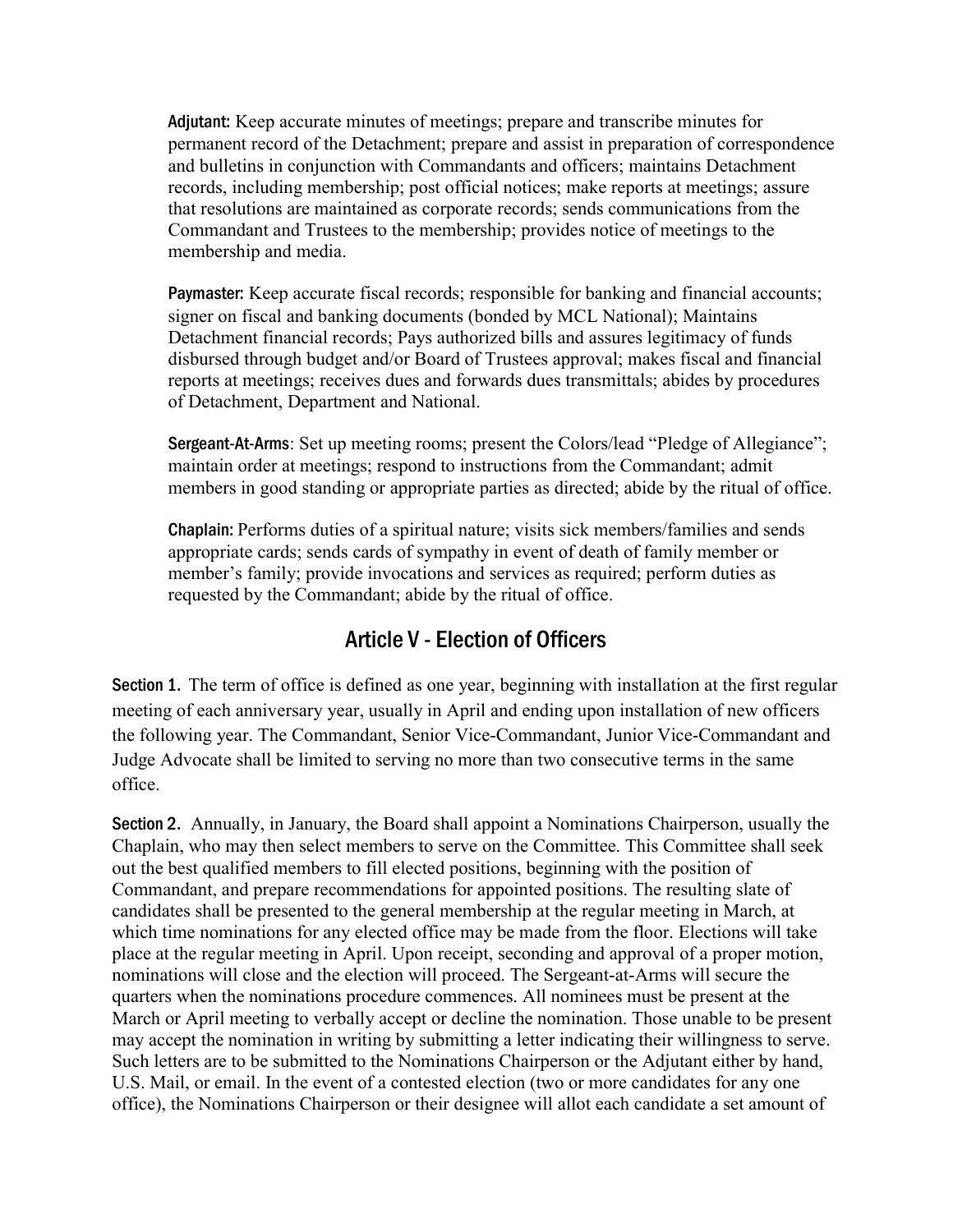time to address the general membership prior to the elections at the April meeting. Those candidates, who are unable to attend, may submit their remarks in writing to the Nominations Chairperson or the Adjutant either by hand, U.S. Mail, or email, which shall be read to the general membership by the Nominations Chairperson or their designee.

Section 3. Only Regular members in good standing may vote. Elections shall be held by secret ballot, unless the motion is made, seconded and approved to consider the slate of candidates proposed by the Nominations Committee in its entirety, in such case a voice vote is called for. The Chaplain shall count the ballots, with results announced immediately. The Sergeant-at-Arms will ensure that no member leaves once the election begins, until the results are announced.

## Article VI - Resignation, Death or Removal of Officers

Section 1. It is anticipated that members elected to office will acceptably discharge their duties, however occasions may arise where an officer is unable or unwilling to do so. In such cases, these officers must be replaced expeditiously.

Section 2. Upon receipt of resignation or notice of death of an officer, the Board of Trustees shall hold a called meeting to determine replacement. The Nominations Committee Chairperson may be asked to provide information relevant to the committee's deliberations prior to the election of the resigned or deceased officer, in order to support the Board's decisions. The Board shall appoint a replacement to complete the unexpired term of the office vacated, based on qualifications and willingness to serve.

# Article VII - Meetings

Section 1. The Detachment will meet monthly at such time and place to be determined by the Board, subject to change by the Commandant, and upon notification of the members. The Executive Staff will meet no less than once per quarter, but may meet more frequently at the discretion of the Commandant. The Board of Trustees will meet at least quarterly, and may meet in conjunction with a regular staff meeting.

Section 2. For purposes of conducting official business a quorum shall be considered to be a simple majority of those members present. For meetings of the Executive Staff, a quorum shall be no less than three. For meetings of the Board of Trustees, a quorum shall be considered to be a majority of its members.

# Article VIII - Committees

Section 1. The Board of Trustees may appoint, from time to time, such committees it deems necessary to conduct the overall mission and program of the Detachment. Committee members serve at the pleasure of the Board, and any committees thus established may be terminated at its discretion. The Commandant is an ex-officio member of all committees.

Section 2. A certain number of standing committees are necessary for the smooth transaction of Detachment business. These are: Finance Committee: Chaired by a member-at-large, comprised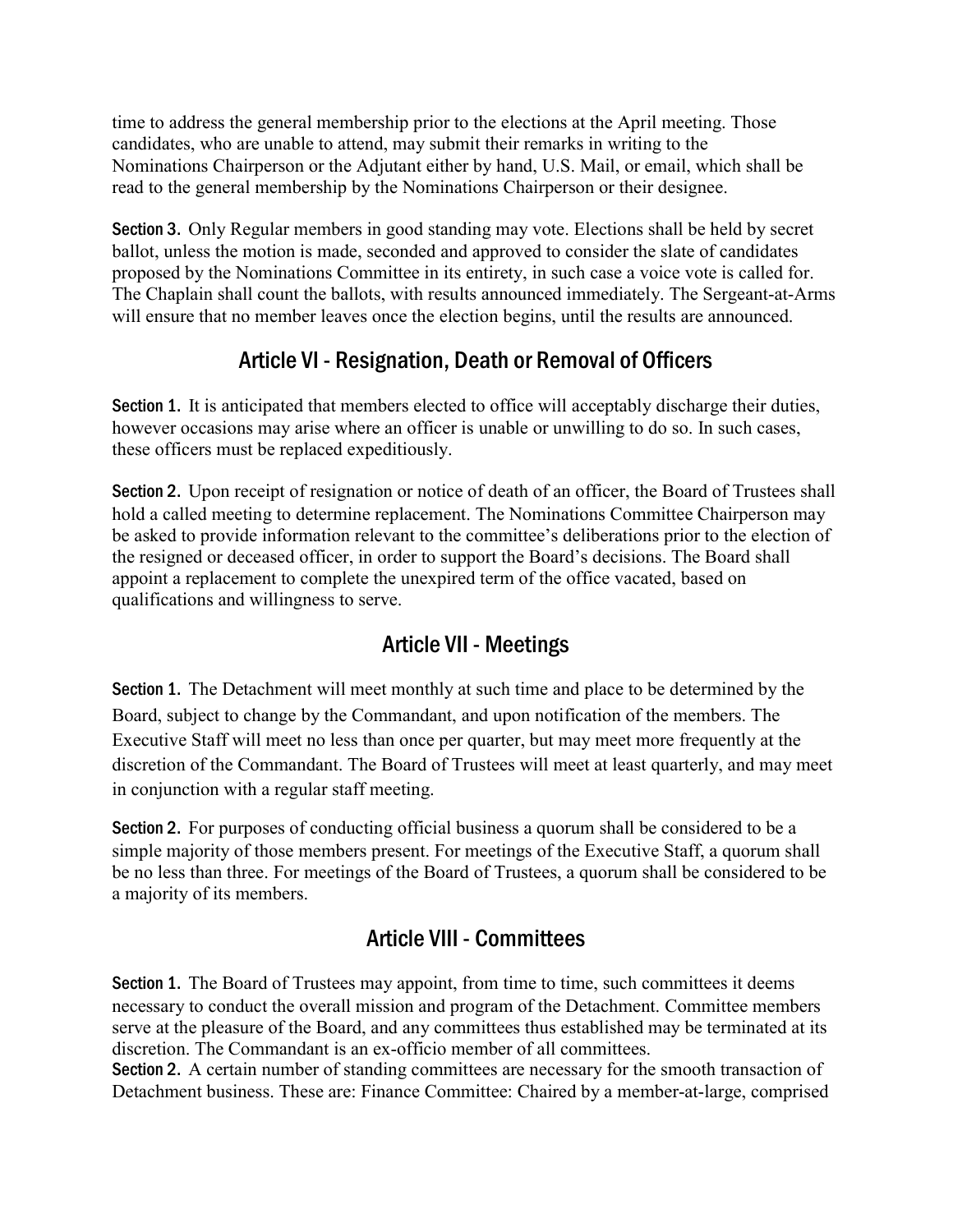of the Sr. Vice Commandant (ex-officio), the Paymaster (ex-officio), and at least three membersat-large. The Finance Committee is charged with oversight of the Detachment's fiscal program, and will audit the Detachment's books annually. Standing committees may be establishes, changed, or abolished by amendment.

### Article IX - Fiscal and Financial

Section 1. The fiscal year for the Detachment shall be from 1 July to 30 June.

Section 2. The Paymaster is the authorized fiscal agent for the Detachment. For issuance of checks or withdrawal of funds, the signature of the Paymaster or the Commandant is required. In order for the Detachment to purchase the necessary supplies, pay the general operating expenses necessary to operate in a business-like and professional manner, and to provide for the needs of Marines in distress, the Paymaster or the Commandant may approve no more than 3 disbursements of up to \$200.00 per calendar month. Expenditures exceeding \$200 per disbursement, or 3 disbursements per calendar month, must first be approved as follows: any disbursement over \$200.00 and up to \$500.00, must be first approved by the Board of Trustees; Over \$500.00 and up to \$1,000.00 must be first approved by the Finance Committee and then the Board of Trustees; Over \$1,000.00 must first be approved by the Finance Committee and the Board of Trustees and then presented to the general membership for approval at a regular meeting or a meeting called specifically for such purpose. In the event of indebtedness negotiations or dissolution, the exercise of funds to discharge legal liabilities will comply with the Articles of Incorporation.

Section 3. Funds shall be used for the purposes for which they have been given, i,e.; Funds donated for Toys for Tots will be turned over to the local Toys for Tots Coordinator, not used to fund a Detachment function. The Paymaster will arrange the Detachment's books to account for such different classes of funds, and will account for them separately. When the purpose for which an account has been established no longer exists, the account shall be closed, report made to the Board, and any left-over funds transferred to the general treasury.

Section 4. Officers who expend funds in the transaction of official Detachment business may request reimbursement. If at all possible, approval for such request for reimbursement will be made prior to the expenditure of funds. Evidence of the expense, such as receipts or invoices, must be provided. Generally, any expense for other than personal or uniform items can be considered reimbursable. Cost of travel to another Detachment's meeting or to a Department function is not considered reimbursable, unless such travel is completed at the request of the Board.

Section 5. The Finance Committee shall annually audit the Detachment's books and make a full disclosure of any findings to the general membership along with a financial report for the fiscal year just ended. Such audit will also be completed upon any change in the office of Paymaster.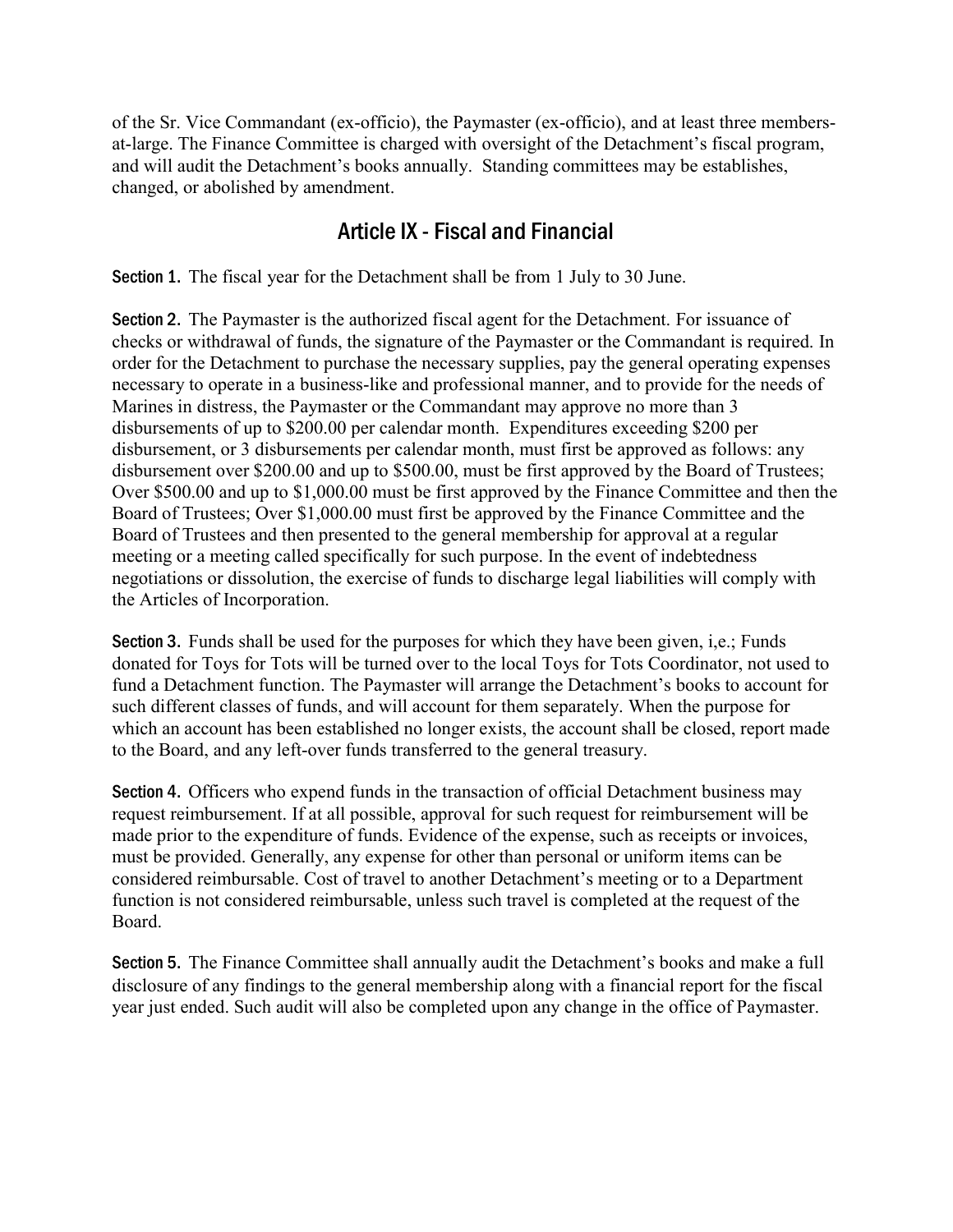#### Article X - Uniforms

Section 1. The Detachment encourages members to obtain regulation Marine Corps League uniforms, however uniforms are not a condition of membership. Uniforms will be worn in accordance with Marine Corps League policy as set forth by National policies.

#### Article XI - Amendments

Section 1. These by-laws may be changed by amendment at either a regular or called meetings, by a two-thirds (2/3) majority of the Regular members of the Detachment attending said meeting, provided that the proposed amendment(s) have been submitted in writing to the Adjutant, and shall have been read at the preceding regular meeting of the Detachment. The Adjutant shall publish the proposal(s) in the Detachment newsletter and add the matter to the agenda for the next meeting. A time period for discussion may be set by motion, at the expiration of which a show of hands will indicate acceptance or rejection. In accordance with the National By-laws, any amendments must be approved by the Department Judge Advocate before they take effect.

#### Article XII

Section 1. These by-laws, upon adoption, repeal and supersede any other by-laws of this Detachment, together with any amendments made to such prior by-laws.

#### Changed Dates

Change 1. Dated June 9, 2012 affected ARTICLE V, SECTION 2 and added the following language to the end of the existing section. All nominees must be present at the March or April meeting to verbally accept or decline the nomination. Those unable to be present may accept the nomination in writing by submitting a letter indicating their willingness to serve. Such letters are to be submitted to the Nominations Chairperson or the Adjutant either by hand, U.S. Mail, or email. In the event of a contested election (two or more candidates for any one office), the Nominations Chairperson or their designee will allot each candidate a set amount of time to address the general membership prior to the elections at the April meeting. Those candidates, who are unable to attend, may submit their remarks in writing to the Nominations Chairperson or the Adjutant either by hand, U.S. Mail, or email, which shall be read to the general membership by the Nominations Chairperson or their designee.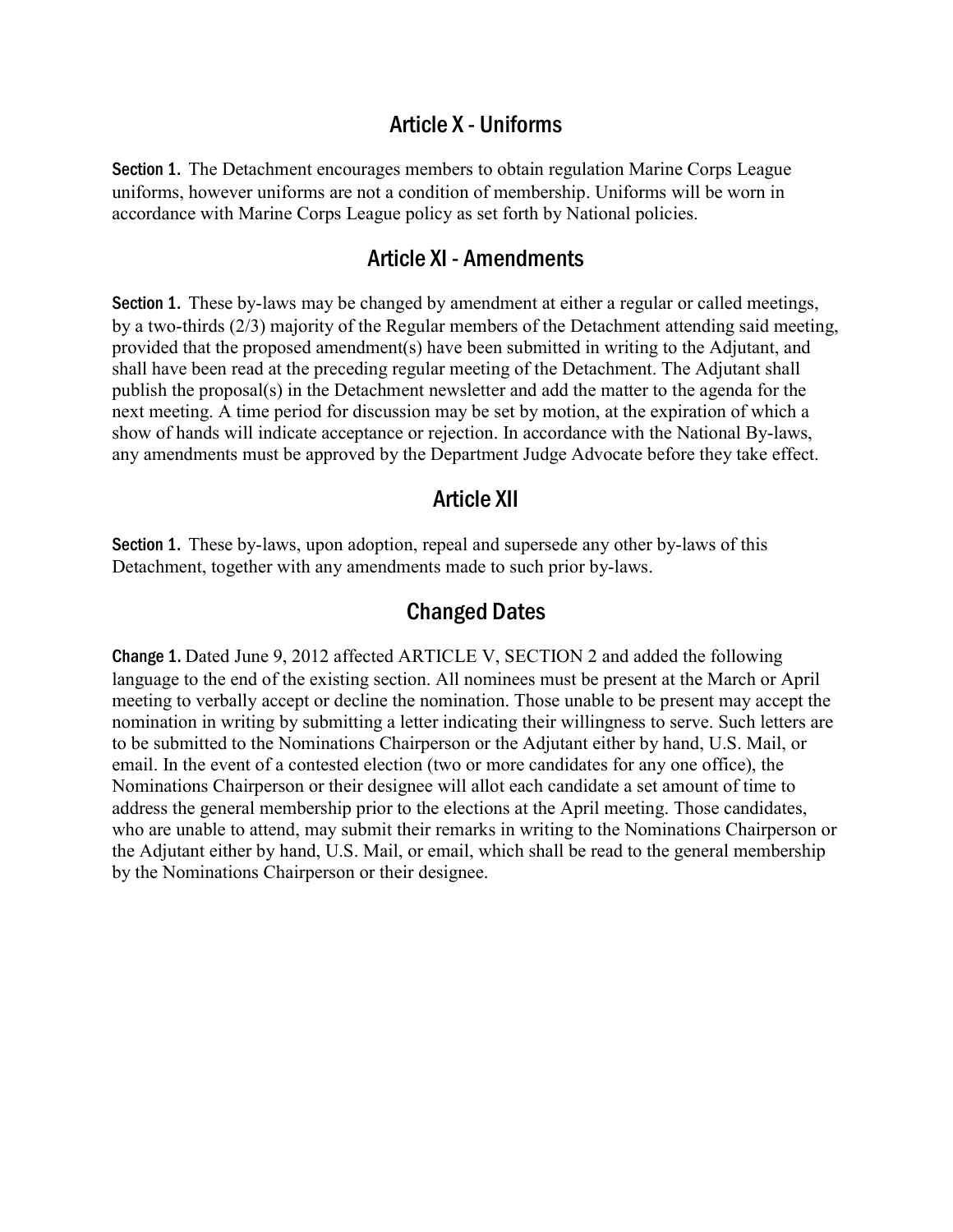### ADMINISTRATIVE PROCEDURES

## Upper Chattahoochee Detachment #665, Inc.

## Marine Corps League

#### SECTION 100 – TRAVEL EXPENSES

The Detachment is authorized to reimburse individual members and associate members up to 50%, based on double occupancy, of their hotel room rate per night when traveling on official Detachment business provided the individual is a Detachment #665 member in good standing 90 days prior to actually incurring the expense. The net reimbursement per event are to follow the expenditure approval procedures outlined in Article IX, Section 2 of the Detachment by-laws. Adopted by membership vote March 10, 2012.